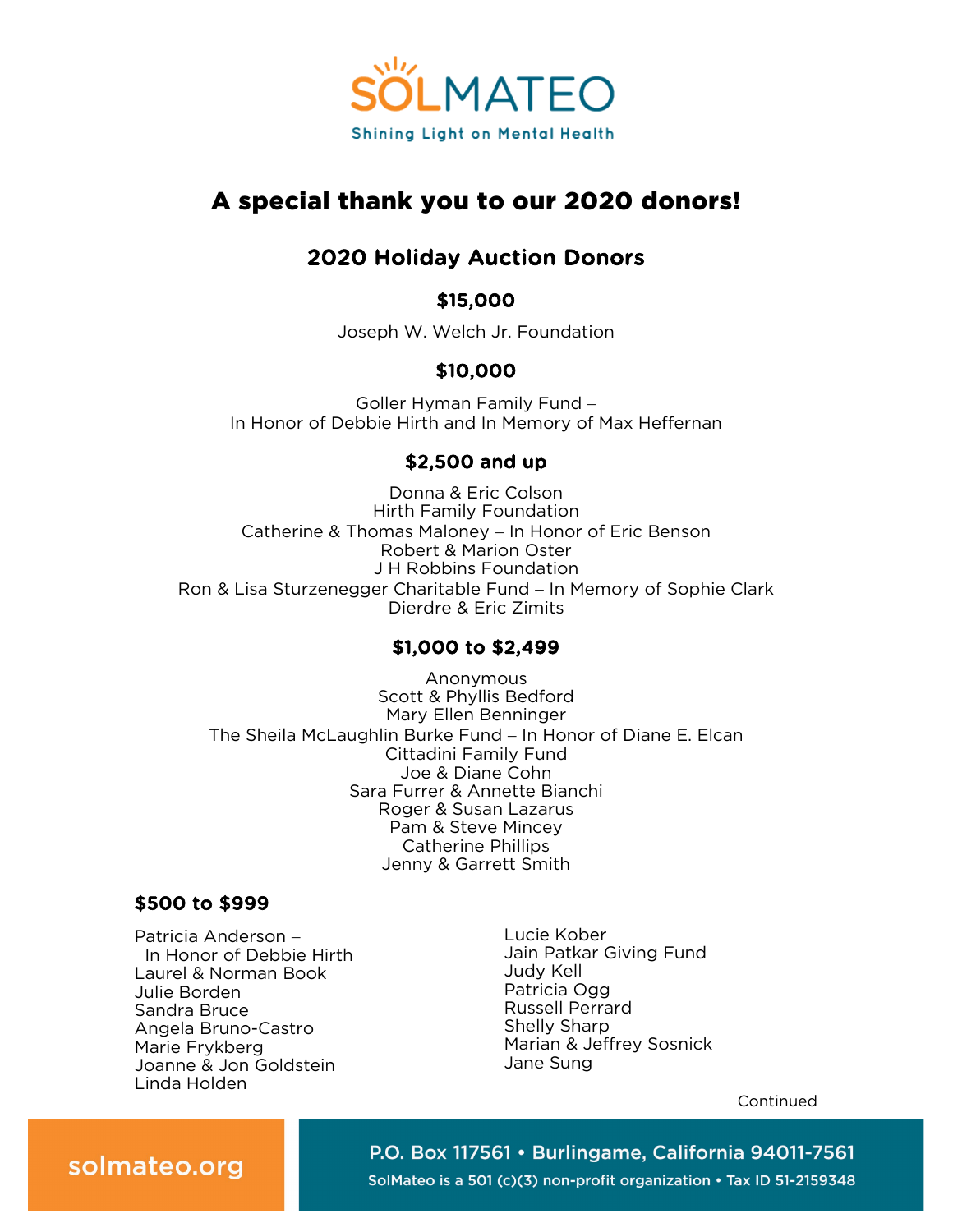#### \$250 to \$499

Dina Artzt Beacon Business Bank Jacqueline Bigelow Mindy Carr Christopher & Lisa Chai Susan Battaini Coyne Susan Dan Jeani Delagardelle John & Alison Draper Dreiling Terrones Architecture Inc. Diane Elcan – In Memory of Marie Williams Elcan

#### \$100 to \$249

William Aldinger Linda Alloro Thomas Ames Andrea Bachrach Andrea Blankenship Karen Burkhart Nancy Bush Carol Ann Casner Patricia Crawford Elaine Cummings Marilyn David-Krasner Rita DeLue – In Honor of Flor Santana Bernard Donna Derashotian Samantha French Orla Gallagher Joan Grant Sharlene Grundlingh Catherine Guglielmi Lena Gutierrez Phyllis Hechim Rosmarie Heinz

### Up to \$100

Cynthia Adams Rhonda Adragna Nancy Avila Lisa Binder Rose Borden Julie Louise Buelteman Sheila Burke Ingrid Charter Chet Chase Rita Cittadini Justine Degaetano Judith Day Patricia Demoulin Lisa Diamond Regina Francis Christina Habelt Clyde Higuchi

Tamey Falk Patricia Griffin – In Honor of Richard Griffin Sherry Haber Heritage Bank of Commerce – On Behalf of Steve Mincey Camilla Holladay Karen Heaney Hook David & Sue Istock Billie King Linda King Jeffrey & Christine Krolik Alice Kubler

Jana Magginetti Ann Malouf Sheri Mendes Cris Perry The Prusko Family Suzanne Simms SolMateo Bingo Players Joanne Stodgel Bonnie Twombly Nancy Weller In honor of Liz Reike by her neighbors

Mary Hockridge John Jewell Orene Kearn Diana Klinedinst – In Honor of Lucie Kober Shirley Lee Chemi Lo C. Mac Donald Kathleen Mauro Jane McCreary Roger McMullin Mary Landis McLaughlin Linda Monosson Suzette Murphy Karen Nichols Maryann Nichols Lisa Obrien Diana Oldag Patricia Pascoe Jane Pearcy Hope Pilch Kimberly Pitzer

Linda Hoeck Deborah Hoffman – In Honor of Marian Sosnick Brent Hunter Deborah Jones Marnie Kelley Jane Khoury Priscilla Kisling Istvan Kutosi Pam Lampkin Miriam Levin Tamara Long Mari Mahoney Laura McClure Bill & DJ Mitchell Linda Sverak Pene Nagare Amy Papazian

Melissa Platte Arline Radine Mark & Leslie Ragsdale Allison Rak Cathie Reisman Arlene Rosenberg Carol Rossi Philip & Colleen Saglimbeni Kristen Sandifer Flor Santana Suzanne Schafer Keith & Betty Sears Roberta & Richard Sherwood Lauri Shanahan Marsha Simpson Alexandra Strambi Billie Streets Michelle Taylor Julia & Vitas Viskanta Barbara Walker Steve & Patricia Way – In Honor of Nina Clinton

Constance Parker Joy Pearlman Gale Plane Renate Reina Lisa Rehman Margaret Robbins Deborah Runyeon John Russell Haroon Saqib Alex Sautter Tiffany Schoepp Donna Marie Seyfried Madaline Shearer Eileen Silver Edwina Tynan Suzi West Anne Williams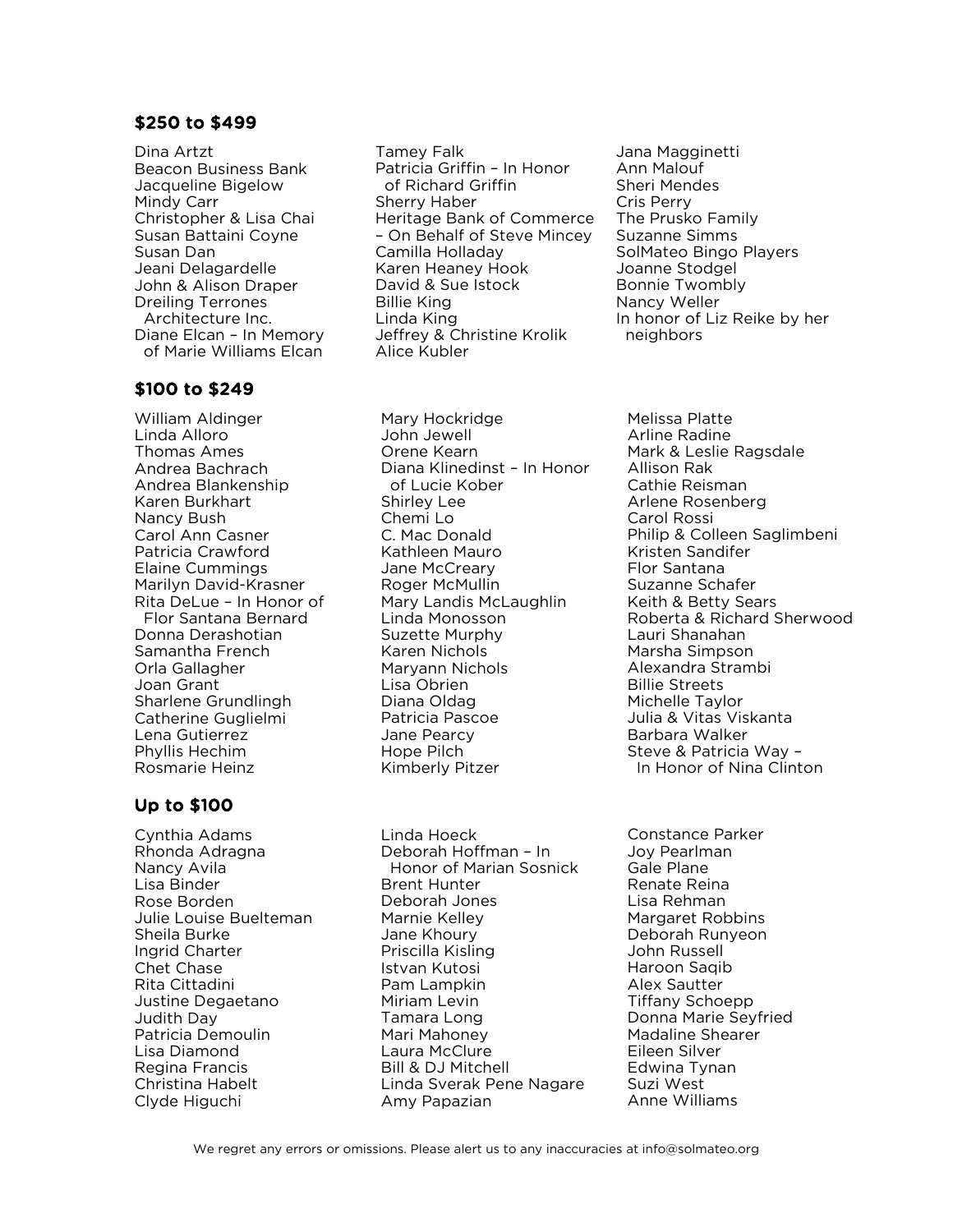

## 2020 SolMateo Holiday Auction In Kind Donors

Advanced Beauty Care The Bead Jacqueline Bigelow Debi Birger Sheriff Carlos G. Bolanos Liz Buljan Tina Cabreros Judi Cittadini Nina & John Clinton Diane Elcan Sara Furrer Debbie Hirth Ellen Howard Innowave Marketing Group Kerns Fine Jewelry Lucie Kober Sandy & Bill Lindsell of Access Uniforms INK Catherine Maloney Ann Malouf Sharon Marson Mary Elizabeth Meissner Nancy Minnig

Niner Wine Estates Patricia Ogg OPTAVIA Corinne Pitre PUNCH Magazine Cathie Reisman Julie Sautter Garrett & Jenny Smith Linda Snyder Marian & Jeffrey Sosnick The Strambi Family Michelle Taylor Mary Ann Teixeira Cindy Thompson Alicia Van Fleteren Gene & Barbara Van Puymbroeck Velvet 48 Vic Ferrer Productions David Wildman Sue Yerou & Benoit Lacasse Dierdre Zimits In honor of Liz Reike by her neighbors

## 2020 SolMateo Community Partners

Blooming Vase Floral Design & Events Kerns Fine Jewelry Ruth Shannon St. Clair's Catering Velvet 48

We regret any errors or omissions. Please alert us to any inaccuracies at info@solmateo.org